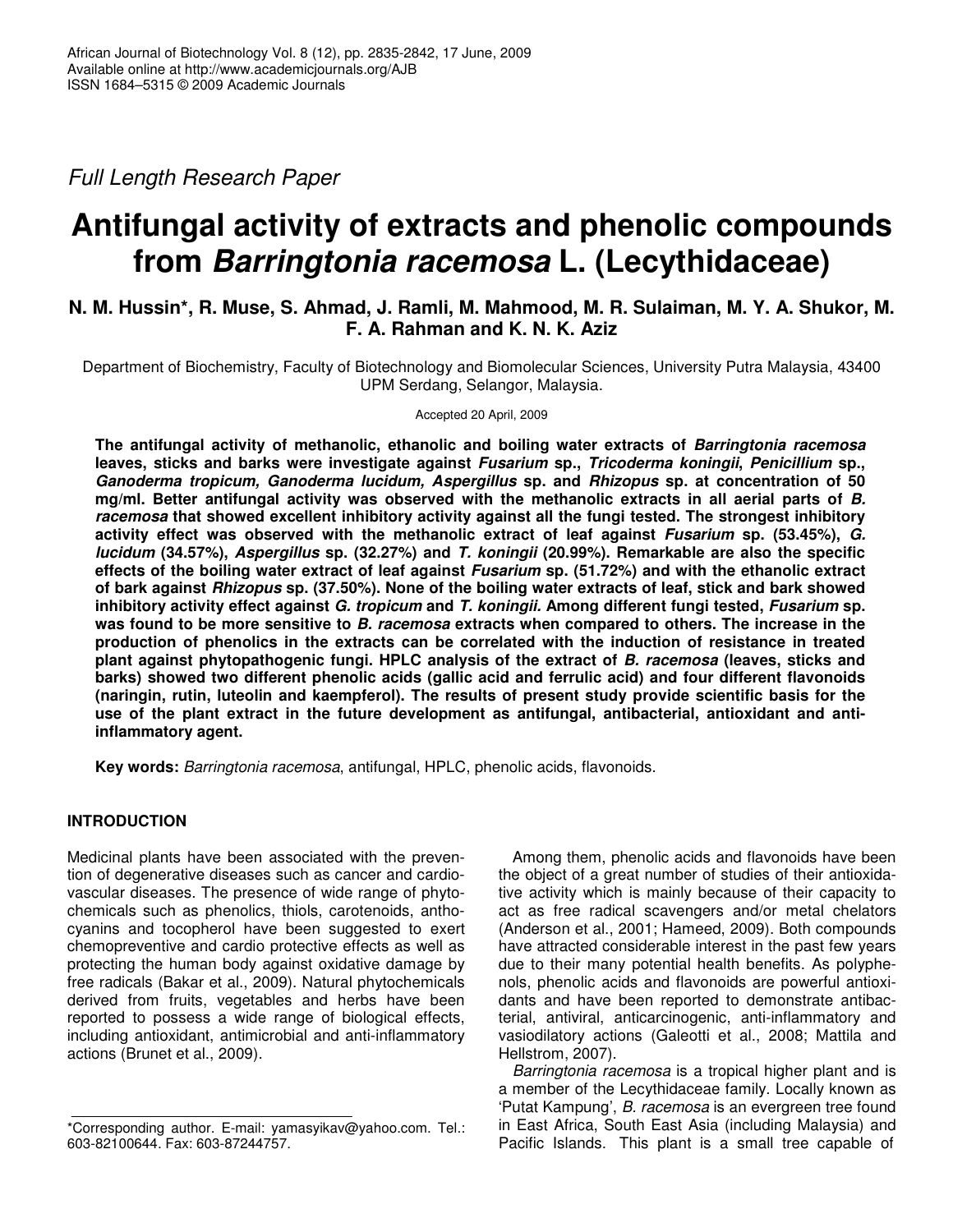reaching 20 m or more with leaves tufted at the ends of stout twigs and it is common in the moist low country, especially near the shores of back waters, lakes, rivers and the banks of paddy fields (Deraniyagala et al., 2003). Ethnomedical survey has shown that the seeds of *B. racemosa* are traditionally used in certain remote villages of Kerala (India) to treat ulcer and cancer (Thomas et al., 2002). The roots of *B. racemosa* showed antibacterial activity against several Gram positive and Gram negative bacteria (Khan et al., 2001) and are a rich source of phytomedicine. The barks and leaves are used for antidote to snake-bites, rat-poisoning and on boils.

Seeds along with other ingredients are employed in the preparations for the treatment of itch, piles and typhoid fever while the bark is claimed to be specific for treatment of gastric ulcers (Deraniyagala et al., 2003). Secondary metabolites such as diterpenes, triterpenoids, steroids and saponins were previously isolated constituent from *B. racemosa* (Deraniyagala et al., 2003; Khan et al., 2001).

The literature survey revealed that there are no scientific studies carried out regarding antifungal activity of the leaves, sticks and barks of *B. racemosa*. Hence, the present study is focused to evaluate the antifungal potentials including determining and quantifying the major phenolic acid and flavonoid compounds present in *B. racemosa* different aerial parts (leaves, sticks and barks) by using high performance liquid chromatography (HPLC) method.

#### **MATERIALS AND METHODS**

#### **Plant materials**

Plant materials used in this study include fresh *B. racemosa* leaf, stick and bark that were obtained from Kampung Kuak Luar, Pengkalan Hulu, Perak Darul Ridzuan, Malaysia. The plant sample was identified by Mrs. Latifah Zainal Abidin from the Department of Herbarium, Faculty of Forestry, University Putra Malaysia. The voucher number is NMH01/09. The samples were washed with running tap water and separated before being chopped into pieces. They were freeze-dried for 24 h between -50 to -54°C and ground into powder.

#### **Extraction of** *Barringtonia racemosa* **aerial parts**

Aliquots of 0.5 g of the freeze-dried leaves, sticks and barks were extracted with 40 ml absolute methanol and ethanol. Then, 10 ml 6 M hydrochloric acid (HCl) was added to each extract. The mixture solution of the extract was hydrolysed by refluxing at 90 °C for 2 h. The hydrolysed extracts were then filtered separately through a layer of Whatman No.1 filter paper (Whatman, England). The filtered extract solution was vacuum-dried in a rotary evaporator at 40°C until all the solvent evaporated. For boiling water extraction, 10 g of freeze-dried samples (leaves, sticks and barks) were extracted with 400 ml boiling water and incubated at 100°C for 15 min while being stirred. The extracts were then filtered separately through a layer of Whatman No. 1 filter paper (Whatman, England).

The filtrate was vacuum-dried in a rotary evaporator at 40°C. To proceed for further analyses, the crude extracts from the three solvents were re-dissolved in 5 ml of absolute methanol to be used in the antifungal activity test.

#### **Antifungal activity test**

Seven fungi (*Fusarium* sp., *Tricoderma koningii*, *Penicillium* sp., *Ganoderma tropicum, Ganoderma lucidum, Aspergillus* sp. and *Rhizopus* sp.) were used as test organisms and were provided by the Department of Microbiology, Faculty of Biotechnology and Biomolecular Sciences, University Putra Malaysia. Cultures of each of the fungi were maintained on potato dextrose agar (PDA) and were stored at  $22 \pm 2^{\circ}$ C.

Antifungal activity was determined as previously described by Kotan et al. (2008) with slightly modification. Briefly, PDA plates were prepared using 9 cm Petri dishes. The methanolic, ethanolic and boiling water extracts were dissolved in methanol (concentration of 50 mg/ml) and 200  $\mu$  amount (10 mg/Petri dish) of the extract solutions were added to each of the Petri dishes containing 25 ml PDA. A diameter disc 0.5 cm of the fungal species was cut from 1 week-old cultures on PDA plates and then mycelial surface of the disc was placed upside down on the centre of dish.

Therefore, fungal species was contacting to growth medium on dish. Then, the plates were incubated in the dark at  $22 \pm 2^{\circ}C$ . The extension diameter (cm) of hypae from centre to the sides of dishes was measured at 24 h intervals for 6 days. Mean growth measurements were calculated from three triplicates of each of the fungal species. PDA plates containing methanol (200 µl/Petri dish), without extract solutions, were used as negative control. In addition, PDA plates treated with benomyl (10 mg/Petri dish) were used as positive control.

#### **Analysis of phenolic compounds by high performance liquid chromatography (HPLC)**

The content of phenolic acids and flavonoid glycosides and aglycones of *B. racemosa* were quantitatively measured in different parts (leaf, stick and bark) by reverse phase HPLC technique based on the previous method as described by Crozier et al. (1997) with some modifications. Aliquots of 0.5 g of freeze-dried leaf, stick including bark of *B. racemosa* were separately extracted with 40 ml of 60% (v/v) aqueous methanol containing 20 mM butylated hydroxyl toluene (BHT) as an antioxidant. 10 ml of 6 M HCl was then added to the rest of each extract and was then hydrolyzed by refluxing at 90°C for 2 h. The *B. racemosa* containing phenolic acids and flavonoid glycosides and the resulting aglycon, was then filtered through a 0.45 µm Milipore membrane filter (Schleicher and Schuell, Germany) and an aliquot of 20 µl of the filtrate was taken for the HPLC analysis. The elution was performed at a flow rate of 1.0 ml/min and detection was done at 280 nm for phenolic acids and 365 nm for flavonoids.

Five standard phenolic acids and six standard flavonoids were used in determining individual polyphenol compound in *B. racemosa* which includes gallic acid, caffeic acid, syringic acid, ferrulic acid, salicylic acid, rutin, quercetin, myricetin, luteolin, kaempferol and naringin (SIGMA, USA). All standards were diluted in methanol with concentration of 1 mg/ml. The standards, glycosides and the resulting aglycon from *B. racemosa* were quantified by Agilent 1100 series HPLC (Germany) on C<sub>18</sub> symmetry Nova Pack Waters column.

A solution of 15-35 % (v/v) acetonitrile (HPLC grade) in water adjusted to pH 2.5 with trifluoroacetic acid (TFA) was used as a mobile phase solvent for gradient solution (20 min). Quantification of polyphenol compounds in *B. racemosa* extract samples was based on peak area as compared to the peak area of the standards. To identify the peaks, the spectra patterns and retention time of the samples were compared with standards.

#### **Statistical analysis**

Each *in vitro* experiment was performed in triplicate and repeated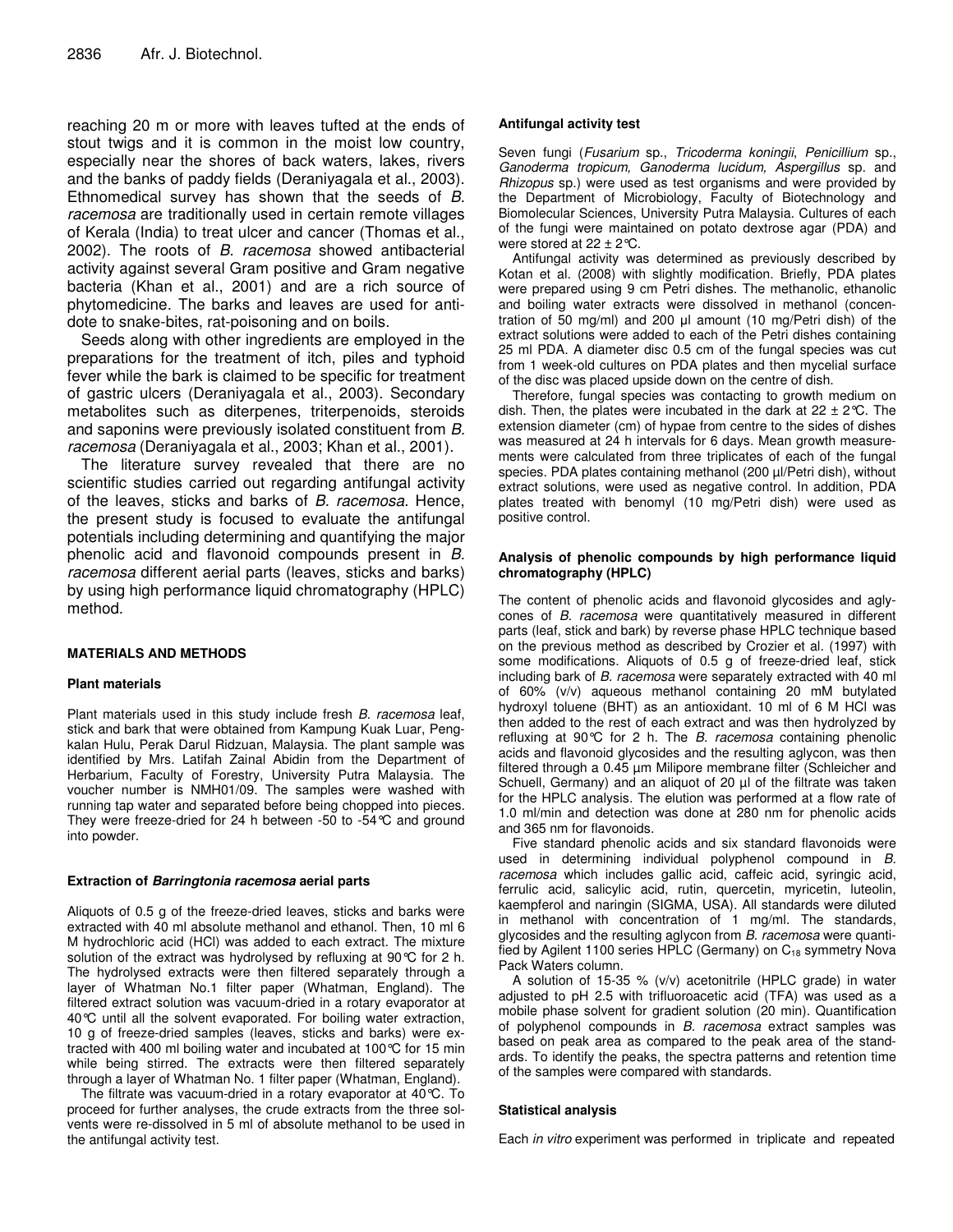three times. Experimental results were expressed as means ± standard deviation (SD) of three parallel measurements with one way ANOVA, Dunnett's Test. Statistical analysis was performed by using Software Graph Pad, Version 5.0. Probability P< 0.05 was considered significant.

# **RESULTS AND DISCUSSION**

## **Antifungal activity**

The results of the antifungal activity of methanolic, ethanolic and boiling water extracts of *B. racemosa* against seven fungi species are summarized in Table 1.

Comparing the antifungal activity of the extracts prepared by different solvents, methanolic extracts from leaf, stick and bark of *B. racemosa* exhibited the most interesting results among the seven fungi tested. The strongest inhibitory activity effect was observed with the methanolic extract of leaf against *Fusarium* sp. (53.45%) followed by *G. lucidum* (34.57%), *Aspergillus* (32.27%) and *T. koningii* (20.99%). Remarkable are also the specific effects of the boiling water extract of leaf against *Fusarium* sp. (51.72%) and with the ethanolic extract of bark against *Rhizopus* sp. (37.50%). None of the boiling water extracts of leaf, stick and bark showed inhibitory activity effect against *G. tropicum* and *T. koningii.* Among different fungi tested, *Fusarium* sp. was found to be more sensitive to all the extracts when compared to others.

Various extract of medicinal plants have shown inhibitory effects against phytopathogenic fungi *in vitro* (Shalini and Srivastava, 2009). The present results of the antifungal activity were support by the previous study that showed the crude methanolic extract of *Barringtonia asiatica* (leaves, fruits, seeds stem and root barks), same species with *B. racemosa*, exhibited a very good level of broad spectrum antifungal activity (Khan and Omoloso, 2002). The methanolic extract of *B. asiatica* flower had also exhibited the growth of *Microsporum canis* and *Trichophyton rubrum* at 1000 µg/ml while *Epidermophyton floccosum* at 125 µg/ml (Locher et al., 1995).

# **HPLC analysis**

Resent researchers indicate that polyphenols being secondary metabolites, are present in rich amount in several plants. Many of them posses antioxidant, anti-inflammatory, antimicrobial and several others therapeutic properties (Falleh et al., 2008; Shalini and Srivastava, 2009). As for the chromatograms obtained from the HPLC study (Figures 1 and 2), it is clearly shown that crude extracts from different parts (leaf, stick and bark) of *B. racemosa* exhibited variable patterns of phenolic acid and flavonoid compounds (Table 2). From the study, it was found that gallic acid, ferrulic acid, naringin, rutin, luteolin and kaempferol are present as the major phenolic acid and flavonoid compounds in the extracts of *B.*

*racemosa* leaf, with values of 171.81, 65.80, 62.94, 59.10, 10.29 and 5.75 µg/g freeze-dried weight tissue, respectively. The results also revealed that traces amounts of gallic acid, naringin and luteolin (103.53, 51.17 and 5.22 µg/g freeze-dried weight tissue respecttively) could be detected from the extracts of *B. racemosa* stick. Further HPLC analysis on the extracts of *B. racemosa* bark revealed that gallic acid, ferrulic acid and naringin were present as the major phenolic compounds with values of 56.92, 25.67 and 13.76  $\mu$ g/g freeze-dried weight tissue respectively.

Interestingly, among the phenolic acids detected, gallic acid was found significantly ( $p < 0.05$ ) highest in the leaf and stick extracts (171.81 and 103.53 µg/g freeze-dried weight tissue respectively). These values are higher than the gallic acid value in fresh Mauritian black tea leaves (0.006 µg/g dry weight) (Ramma et al., 2005). Besides gallic acid, the naringin was found significantly ( $p < 0.05$ ) highest flavonoid content in *B. racemosa* leaf, stick and bark (62.94, 51.17 and 13.76  $\mu$ g/g freeze dry weight tissue respectively).

The results of the antifungal activity of the various crude extracts were in agreement with the uses of the extract of *B. racemosa* in traditional medicine (Thomas et al., 2002) and also with those reported by Galeotti et al. (2008) on the antifungal activity of flavonoid compounds against the fungus *Verticillium alba-atrum*. Flavonoids are abundant in *D. caryophyllus* and widespread in many other plants. Although the mechanism of action of such compounds against fungi is still unknown, their efficacy, availability at low cost, and low toxicity to humans give the phenolic acids and flavonoids potential as natural fungicides (Mattila and Hellstrom, 2007). Flavonoids have been proven for use against fungal pathogens of man since they have the ability to inhibit spore germination of plant phatogens (Cushnie and Lamb, 2005).

According to Crozier et al. (1997) and Hertog et al. (1992), HPLC analysis is the best way for chemical characterization and therefore this study also established HPLC analysis for the active phenolic compounds from *B. racemosa* that can act as antifungal. Gallic acid, ferrulic acid with others phenolic acids has been found to posses antifungal, antibacterial, anti-inflammation, antioxidant, antipyretic and externally used as antiseptic for various skin conditions (Shalini and Srivastava, 2009). The degradation of phenolic compounds in the extracts samples of *B. racemosa* might due to inappropriate acid conditions and reaction time used during the hydrolysis period. The presence of some unknown compounds in the extraction medium accelerating the degradation of phenolics also should be considered as suggested by Hertog et al. (1992).

### **Conclusion**

In conclusion, this study provides new scientific informa-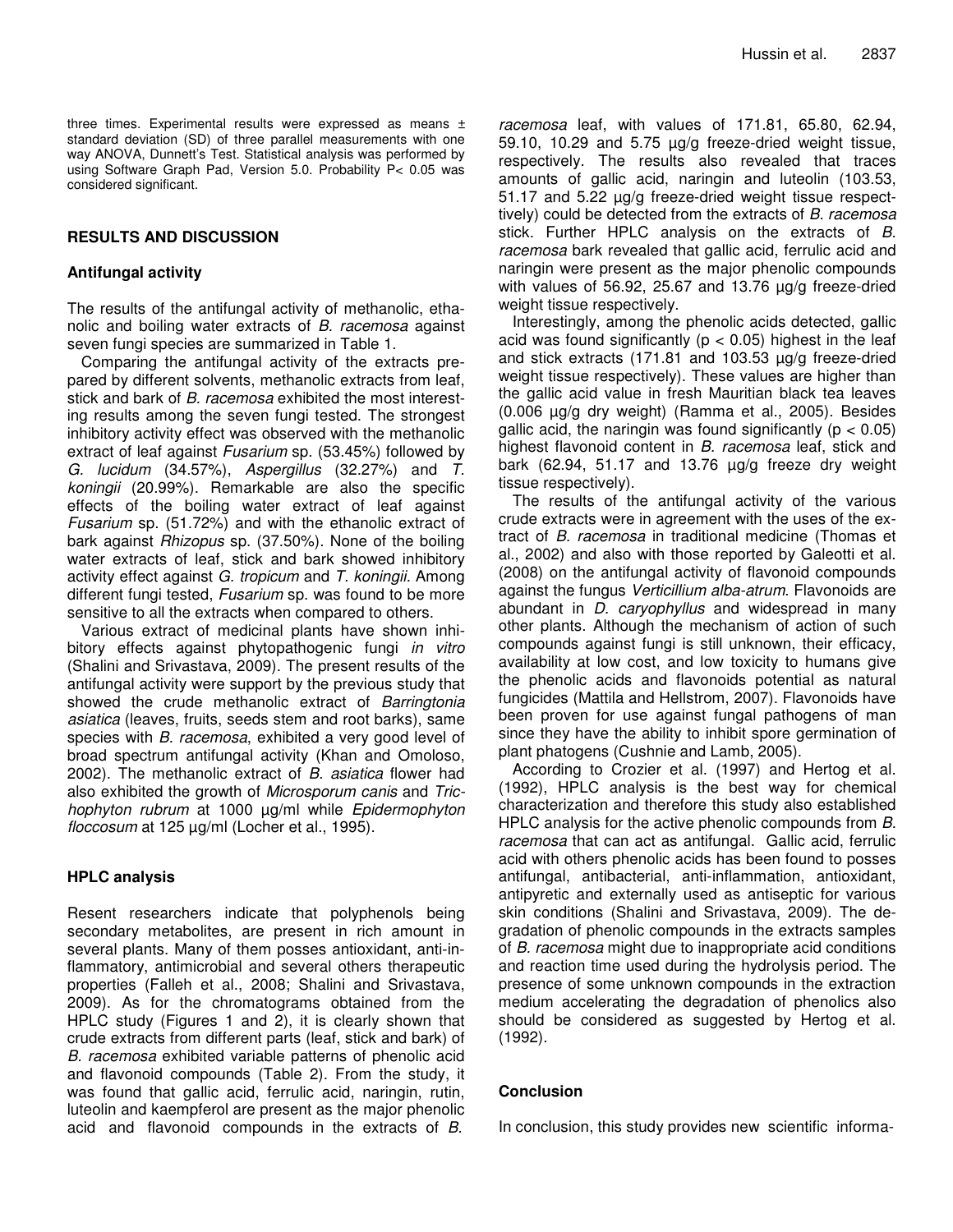| <b>Fungal</b>      |                   | Crude extracts (10 mg/Petri dish) |                   | Benomyl (10 mg/Petri dish) | Control        |                         |
|--------------------|-------------------|-----------------------------------|-------------------|----------------------------|----------------|-------------------------|
| species            |                   | Growth                            | <b>Inhibition</b> | Growth (cm)                | Inhibition (%) | Growth(cm) <sup>a</sup> |
|                    |                   | $(cm)^a$                          | (%)               |                            |                |                         |
| <b>Aspergillus</b> | MeOH-Leaf         | $6.07 \pm 0.06$                   | $31.27***$        | $4.80 \pm 0.10$            | 46.91***       | $8.60 \pm 0.00$         |
| sp.                | MeOH-Stick        | $6.23 \pm 0.12$                   | 29.22***          | $4.80 \pm 0.10$            | 46.91***       | $8.60 \pm 0.00$         |
|                    | MeOH-Bark         | $5.90 \pm 0.00$                   | $3.33***$         | $4.80 \pm 0.10$            | 46.91***       | $8.60 \pm 0.00$         |
|                    | EtOH-Leaf         | $6.33 \pm 0.06$                   | 27.99***          | $4.80 \pm 0.10$            | 46.91***       | $8.60 \pm 0.00$         |
|                    | EtOH-Stick        | $6.70 \pm 0.00$                   | 23.46***          | $4.80 \pm 0.10$            | 46.91***       | $8.60 \pm 0.00$         |
|                    | EtOH-Bark         | $5.87 \pm 0.12$                   | 33.75***          | $4.80 \pm 0.10$            | 46.91***       | $8.60 \pm 0.00$         |
|                    | <b>BW-Leaf</b>    | $6.27 \pm 0.06$                   | 28.81***          | $4.80 \pm 0.10$            | 46.91***       | $8.60 \pm 0.00$         |
|                    | <b>BW-Stick</b>   | $6.97 \pm 0.06$                   | 20.16***          | $4.80 \pm 0.10$            | 46.91***       | $8.60 \pm 0.00$         |
|                    | <b>BW-Bark</b>    | $6.90 \pm 0.00$                   | 20.99***          | $4.80 \pm 0.10$            | 46.91***       | $8.60 \pm 0.00$         |
| <b>Fusarium</b>    | MeOH-Leaf         | $3.20 \pm 0.17$                   | 53.45***          | $2.57 \pm 0.23$            | 64.37**        | 6.30 $\pm$ 0.00         |
| sp.                | MeOH-Stick        | $4.47 \pm 0.06$                   | 31.61***          | $2.57 \pm 0.23$            | 64.37***       | $6.30 \pm 0.00$         |
|                    | MeOH-Bark         | $3.90 \pm 0.10$                   | 41.38***          | $2.57 \pm 0.23$            | 64.37***       | $6.30 \pm 0.00$         |
|                    | EtOH-Leaf         | $3.70 \pm 0.17$                   | 44.83***          | $2.57 \pm 0.23$            | 64.37***       | $6.30 \pm 0.00$         |
|                    | EtOH-Stick        | $3.70 \pm 0.10$                   | 44.83***          | $2.57 \pm 0.23$            | 64.37***       | $6.30 \pm 0.00$         |
|                    | EtOH-Bark         | $3.60 \pm 0.17$                   | 46.55***          | $2.57 \pm 0.23$            | 64.37***       | $6.30 \pm 0.00$         |
|                    | <b>BW-Leaf</b>    | $3.30 \pm 0.10$                   | 51.72***          | $2.57 \pm 0.23$            | 64.37***       | $6.30 \pm 0.00$         |
|                    | <b>BW-Stick</b>   | $4.23 \pm 0.12$                   | 35.63***          | $2.57 \pm 0.23$            | 64.37***       | $6.30 \pm 0.00$         |
|                    | <b>BW-Bark</b>    | $3.87 \pm 0.21$                   | 41.95***          | $2.57 \pm 0.23$            | 64.37***       | $6.30 \pm 0.00$         |
| Ganoderma          | MeOH-Leaf         | $5.80 \pm 0.00$                   | 34.57***          | $2.87 \pm 0.06$            | 70.78***       | $8.60 \pm 0.00$         |
| lucidum            | MeOH-Stick        | $6.67 \pm 0.12$                   | 23.87***          | $2.87 \pm 0.06$            | 70.78***       | $8.60 \pm 0.00$         |
|                    | MeOH-Bark         | $6.90 \pm 0.00$                   | 20.99***          | $2.87 \pm 0.06$            | 70.78***       | $8.60 \pm 0.00$         |
|                    | EtOH-Leaf         | $7.47 \pm 0.06$                   | 13.99***          | $2.87 \pm 0.06$            | 70.78***       | $8.60 \pm 0.00$         |
|                    | EtOH-Stick        | $6.57 \pm 0.06$                   | 25.14***          | $2.87 \pm 0.06$            | 70.78***       | $8.60 \pm 0.00$         |
|                    | EtOH-Bark         | $7.40 \pm 0.00$                   | 14.81***          | $2.87 \pm 0.06$            | 70.78***       | $8.60 \pm 0.00$         |
|                    | <b>BW-Leaf</b>    | $6.43 \pm 0.12$                   | 26.75***          | $2.87 \pm 0.06$            | 70.78***       | $8.60 \pm 0.00$         |
|                    | <b>BW-Stick</b>   | $7.73 \pm 0.06$                   | 10.70***          | $2.87 \pm 0.06$            | 70.78***       | $8.60 \pm 0.00$         |
|                    | <b>BW-Bark</b>    | $7.40 \pm 0.10$                   | 14.81***          | $2.87 \pm 0.06$            | 70.78***       | $8.60 \pm 0.00$         |
| Ganoderma          | MeOH-Leaf         | $7.13 \pm 0.12$                   | 18.10***          | $2.93 \pm 0.06$            | 69.96***       | $8.60 \pm 0.00$         |
| tropicum           | MeOH-Stick        | $8.00 \pm 0.00$                   | $7.41***$         | $2.93 \pm 0.06$            | 69.96***       | $8.60 \pm 0.00$         |
|                    | MeOH-Bark         | $8.60 \pm 0.00$                   | 0.00              | $2.93 \pm 0.06$            | 69.96***       | $8.60 \pm 0.00$         |
|                    | EtOH-Leaf         | $7.67 \pm 0.16$                   | 11.52***          | $2.93 \pm 0.06$            | 69.96***       | $8.60 \pm 0.00$         |
|                    | <b>EtOH-Stick</b> | $8.60 \pm 0.00$                   | 0.00              | $2.93 \pm 0.06$            | 69.96***       | $8.60 \pm 0.00$         |
|                    | EtOH-Bark         | $8.60 \pm 0.00$                   | 0.00              | $2.93 \pm 0.06$            | 69.96***       | $8.60 \pm 0.00$         |
|                    | <b>BW-Leaf</b>    | $6.93 \pm 0.06$                   | 20.57***          | $2.93 \pm 0.06$            | 69.96***       | $8.60 \pm 0.00$         |
|                    | <b>BW-Stick</b>   | $8.60 \pm 0.00$                   | 0.00              | $2.93 \pm 0.06$            | 69.96***       | $8.60 \pm 0.00$         |
|                    | <b>BW-Bark</b>    | $8.60 \pm 0.00$                   | 0.00              | $2.93 \pm 0.06$            | 69.96***       | $8.60 \pm 0.00$         |
| <b>Penicillium</b> | MeOH-Leaf         | $6.37 \pm 0.12$                   | 27.58***          | $3.33 \pm 0.12$            | 65.02***       | $8.60 \pm 0.00$         |
| sp.                | MeOH-Stick        | $6.34 \pm 0.06$                   | 27.57***          | $3.33 \pm 0.12$            | 65.02***       | $8.60 \pm 0.00$         |
|                    | MeOH-Bark         | $8.60 \pm 0.00$                   | 0.00              | $3.33 \pm 0.12$            | 65.02***       | $8.60 \pm 0.00$         |
|                    | EtOH-Leaf         | $6.90 \pm 0.10$                   | 20.99***          | $3.33 \pm 0.12$            | 65.02***       | $8.60 \pm 0.00$         |
|                    | EtOH-Stick        | $6.27 \pm 0.15$                   | 28.81***          | $3.33 \pm 0.12$            | 65.02***       | $8.60 \pm 0.00$         |
|                    | EtOH-Bark         | $6.83 \pm 0.15$                   | 21.81***          | $3.33 \pm 0.12$            | 65.02***       | $8.60 \pm 0.00$         |
|                    | <b>BW-Leaf</b>    | $6.77 \pm 0.06$                   | 22.63***          | $3.33 \pm 0.12$            | 65.02***       | $8.60 \pm 0.00$         |
|                    | <b>BW-Stick</b>   | $6.83 \pm 0.29$                   | 21.81***          | $3.33 \pm 0.12$            | 65.02***       | $8.60 \pm 0.00$         |
|                    | <b>BW-Bark</b>    | $7.90 \pm 0.00$                   | 8.64***           | $3.33 \pm 0.12$            | 65.02***       | $8.60 \pm 0.00$         |

**Table 1.** Inhibition of mycelial growth of fungal species by the crude extracts of *B. racemosa.*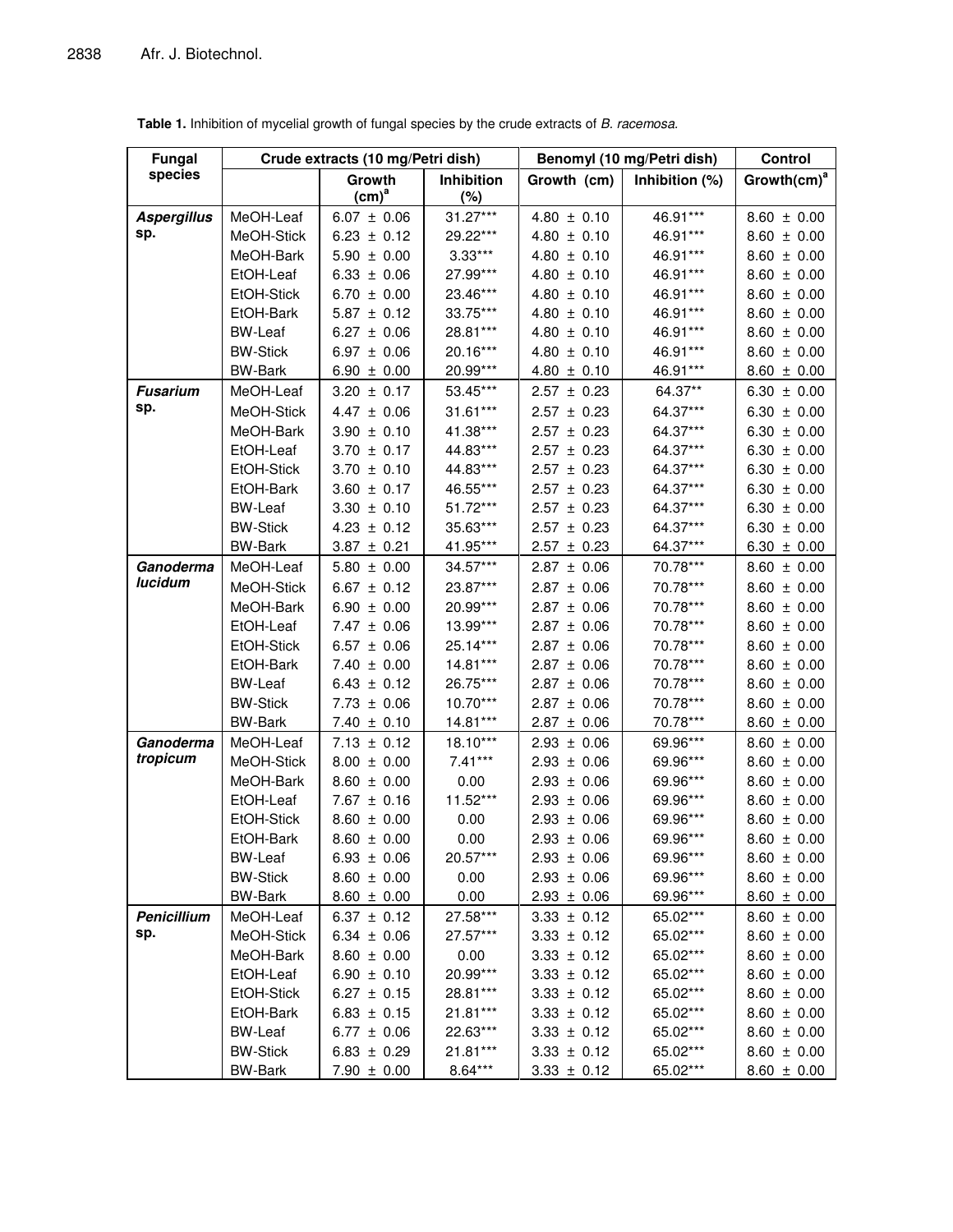| Table 1. Contd. |  |  |
|-----------------|--|--|
|-----------------|--|--|

| <b>Rhizopus</b>   | MeOH-Leaf       | $3.83 \pm 0.06$ | 16.67***   | $2.67 \pm 0.06$ | 45.83*** | $4.50 \pm 0.00$ |
|-------------------|-----------------|-----------------|------------|-----------------|----------|-----------------|
| sp.               | MeOH-Stick      | $3.60 \pm 0.00$ | 22.50***   | $2.67 \pm 0.06$ | 45.83*** | $4.50 \pm 0.00$ |
|                   | MeOH-Bark       | 3.07<br>± 0.12  | 35.83***   | $2.67 \pm 0.06$ | 45.83*** | $4.50 \pm 0.00$ |
|                   | EtOH-Leaf       | 3.70<br>± 0.00  | $20.00***$ | 2.67<br>± 0.06  | 45.83*** | $4.50 \pm 0.00$ |
|                   | EtOH-Stick      | $3.20 \pm 0.00$ | $32.50***$ | 2.67<br>± 0.06  | 45.83*** | $4.50 \pm 0.00$ |
|                   | EtOH-Bark       | $3.00 \pm 0.00$ | $37.50***$ | ± 0.06<br>2.67  | 45.83*** | $4.50 \pm 0.00$ |
|                   | <b>BW-Leaf</b>  | $3.37 \pm 0.06$ | 28.334***  | $2.67 \pm 0.06$ | 45.83*** | $4.50 \pm 0.00$ |
|                   | <b>BW-Stick</b> | $3.32 \pm 0.03$ | 29.58***   | $2.67 \pm 0.06$ | 45.83*** | $4.50 \pm 0.00$ |
|                   | <b>BW-Bark</b>  | $3.27 \pm 0.06$ | $30.83***$ | $2.67 \pm 0.06$ | 45.83*** | $4.50 \pm 0.00$ |
| <b>Tricoderma</b> | MeOH-Leaf       | 6.90 $\pm$ 0.17 | 20.99***   | $4.33 \pm 0.15$ | 52.68*** | $8.60 \pm 0.00$ |
| koningii          | MeOH-Stick      | $8.27 \pm 0.06$ | $4.14***$  | $4.33 \pm 0.15$ | 52.68*** | $8.60 \pm 0.00$ |
|                   | MeOH-Bark       | $8.07 \pm 0.06$ | $6.58***$  | $4.33 \pm 0.15$ | 52.68*** | $8.60 \pm 0.00$ |
|                   | EtOH-Leaf       | $8.17 \pm 0.06$ | $5.35***$  | $4.33 \pm 0.15$ | 52.68*** | $8.60 \pm 0.00$ |
|                   | EtOH-Stick      | $7.37 \pm 0.12$ | 15.23***   | $4.33 \pm 0.15$ | 52.68*** | $8.60 \pm 0.00$ |
|                   | EtOH-Bark       | $8.00 \pm 0.00$ | $7.41***$  | $4.33 \pm 0.15$ | 52.68*** | $8.60 \pm 0.00$ |
|                   | <b>BW-Leaf</b>  | $8.60 \pm 0.00$ | 0.00       | $4.33 \pm 0.15$ | 52.68*** | $8.60 \pm 0.00$ |
|                   | <b>BW-Stick</b> | $8.60 \pm 0.00$ | 0.00       | $4.33 \pm 0.15$ | 52.68*** | $8.60 \pm 0.00$ |
|                   | <b>BW-Bark</b>  | $8.60 \pm 0.00$ | 0.00       | $4.33 \pm 0.15$ | 52.68*** | $8.60 \pm 0.00$ |

\*Significant at p< 0.05, \*\*Significant at p< 0.01, \*\*\*Significant at p< 0.001 according to control.

<sup>a</sup>The growth of fungal species is given as mean ± standard deviation of three replicates.

MeOH: Methanol, EtOH: Ethanol and BW: Boiling water.

|  |  | Table 2. Contents (µg/g freeze dry weight) of phenolic compounds in leaf, stick and bark extracts of B. racemosa. |
|--|--|-------------------------------------------------------------------------------------------------------------------|
|--|--|-------------------------------------------------------------------------------------------------------------------|

| <b>Sample</b> | Content $(\mu g/g)$  |    |            |                          |    |       |   |                  |                          |                          |      |
|---------------|----------------------|----|------------|--------------------------|----|-------|---|------------------|--------------------------|--------------------------|------|
| extract       | <b>Phenolic acid</b> |    |            |                          |    |       |   | <b>Flavonoid</b> |                          |                          |      |
|               | GA                   | CА | <b>SYA</b> | <b>FA</b>                | SΑ | N     | М | Q                | R                        |                          |      |
| Leaf          | 171.81               | -  |            | 65.80                    | -  | 62.94 | - |                  | 59.1                     | 10.29                    | 5.75 |
| <b>Stick</b>  | 103.53               | -  |            | $\overline{\phantom{0}}$ | -  | 51.17 |   |                  | ۰                        | 5.22                     |      |
| <b>Bark</b>   | 56.92                | -  |            | 25.67                    | -  | 56.92 | - |                  | $\overline{\phantom{0}}$ | $\overline{\phantom{a}}$ |      |

- Not detectable.

GA: gallic acid, CA: caffeic acid, SYA: syringic acid, FA: ferrulic acid, SA: salicylic acid, N: naringin, M: myricetin, Q: quercetin, R: rutin, L: luteolin, and K: Kaempferol.

tion about *B. racemosa*, based on its antimicrobial potential and chemical profiling that has never been reported. The antifungal activity of *B. racemosa* may be attributed to the various phytochemical constituents present in the crude extract. The purified components may have even more potency with respect inhibition of microbes. Further work on the types of phytoconstituents and purification of individual groups of bioactive components can reveal the exact potential of the plant to inhibit several pathogenic microbes and encourage in developing a novel broad

spectrum antimicrobial herbal formulation in future.

## **ACKNOWLEDGEMENTS**

The authors would like to thank the Ministry of Science, Technology and Innovation of Malaysia (MOSTI) for financial support. Then, the Graduate School Studies of University Putra Malaysia (UPM) for providing a PASCA fellowship and Department of Biochemistry, Faculty Bio-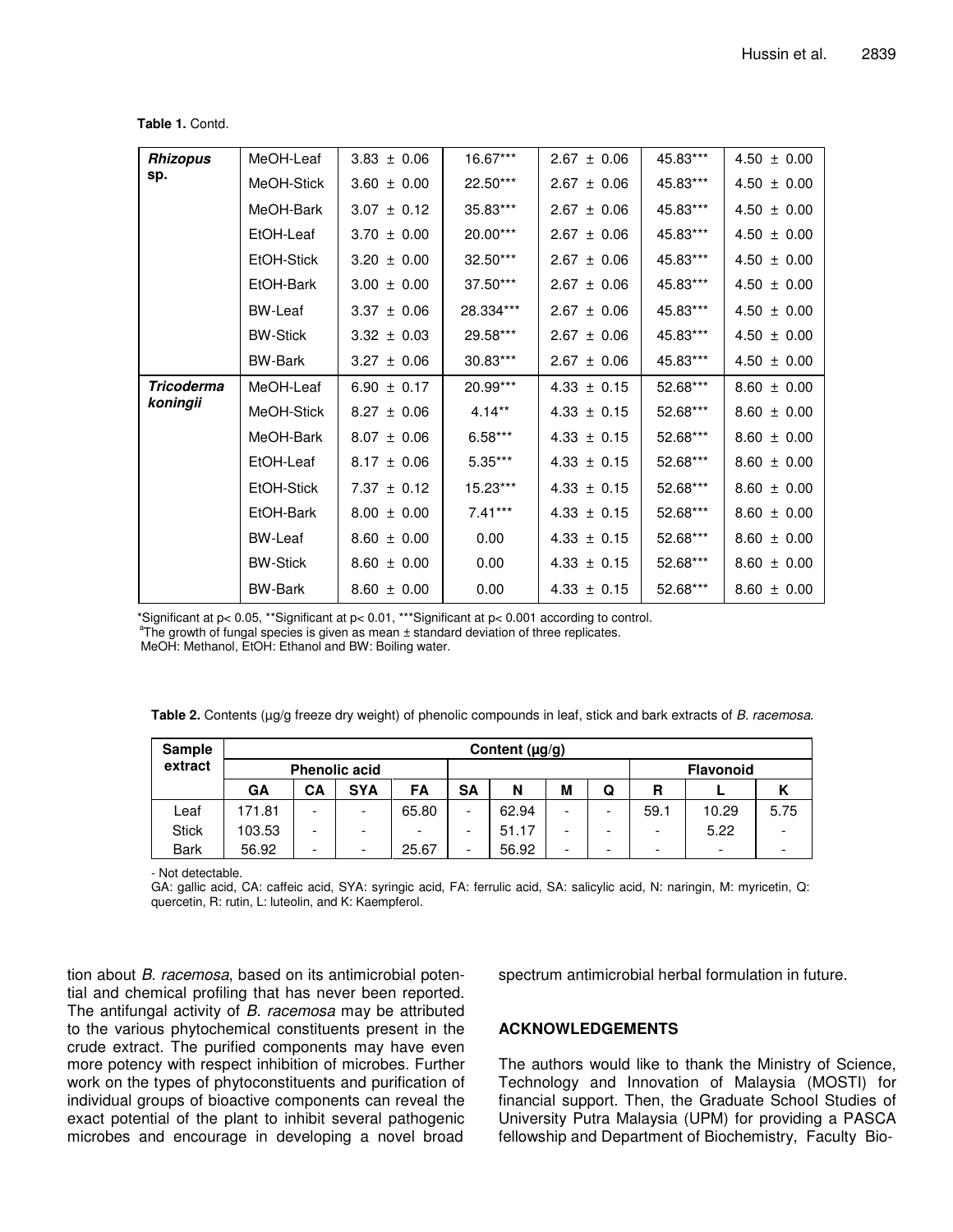

**Figure 1.** HPLC profiles of mixed standard phenolic acids (I), leaf (II), stick (III) and bark (IV) extracts of *Barringtonia racemosa* at 280 nm. GA: Gallic acid, CA: caffeic acid, SYA: syringic acid, FA: ferrulic acid, and SA: salicylic acid.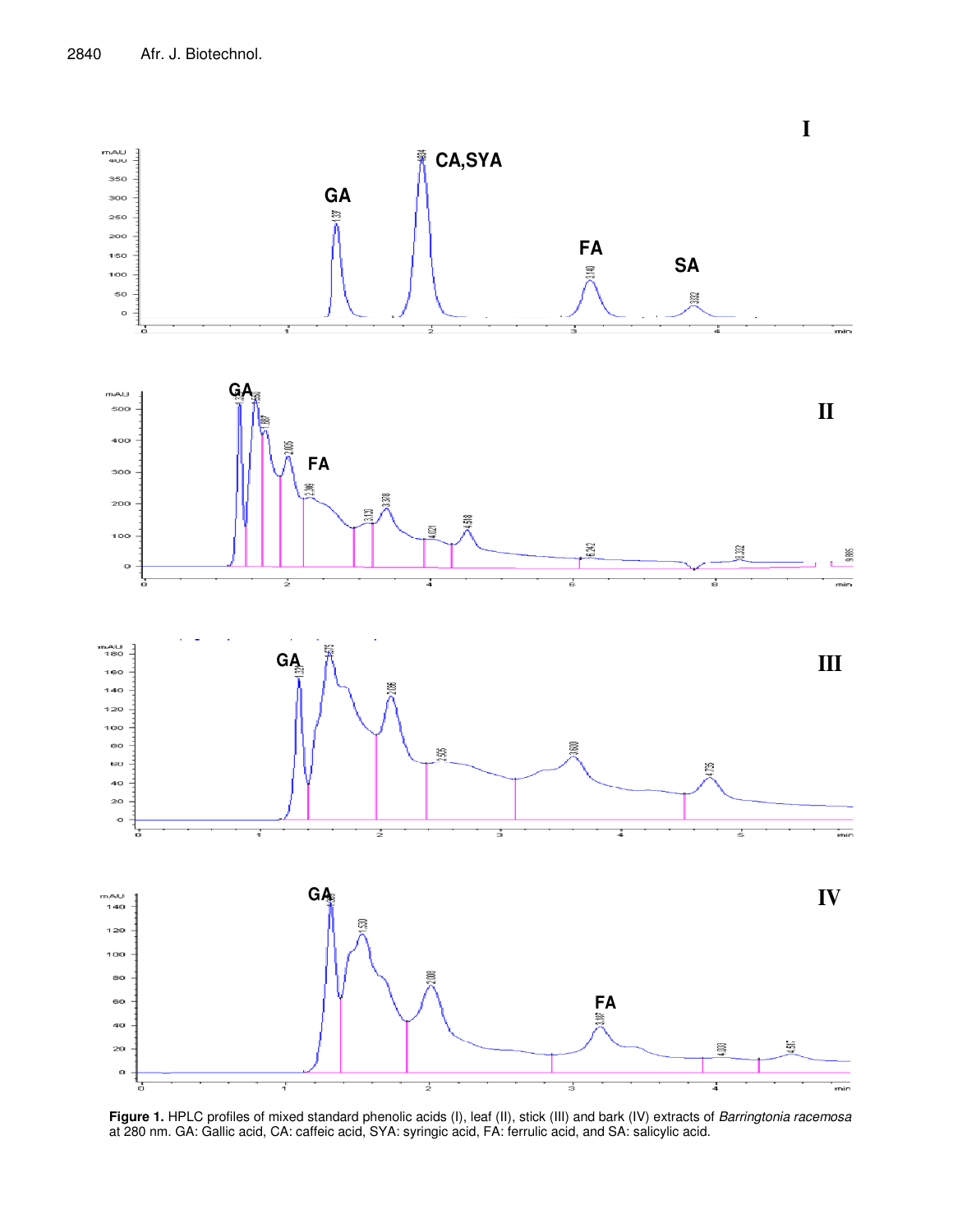

**Figure 2.** HPLC profiles of mixed standard flavonoids (I), leaf (II), stick (III) and bark (IV) extracts of *Barringtonia racemosa* at 365 nm. N: Naringin, M: myricetin, Q: quercetin, R: rutin, L: luteolin, and K: kaempferol.